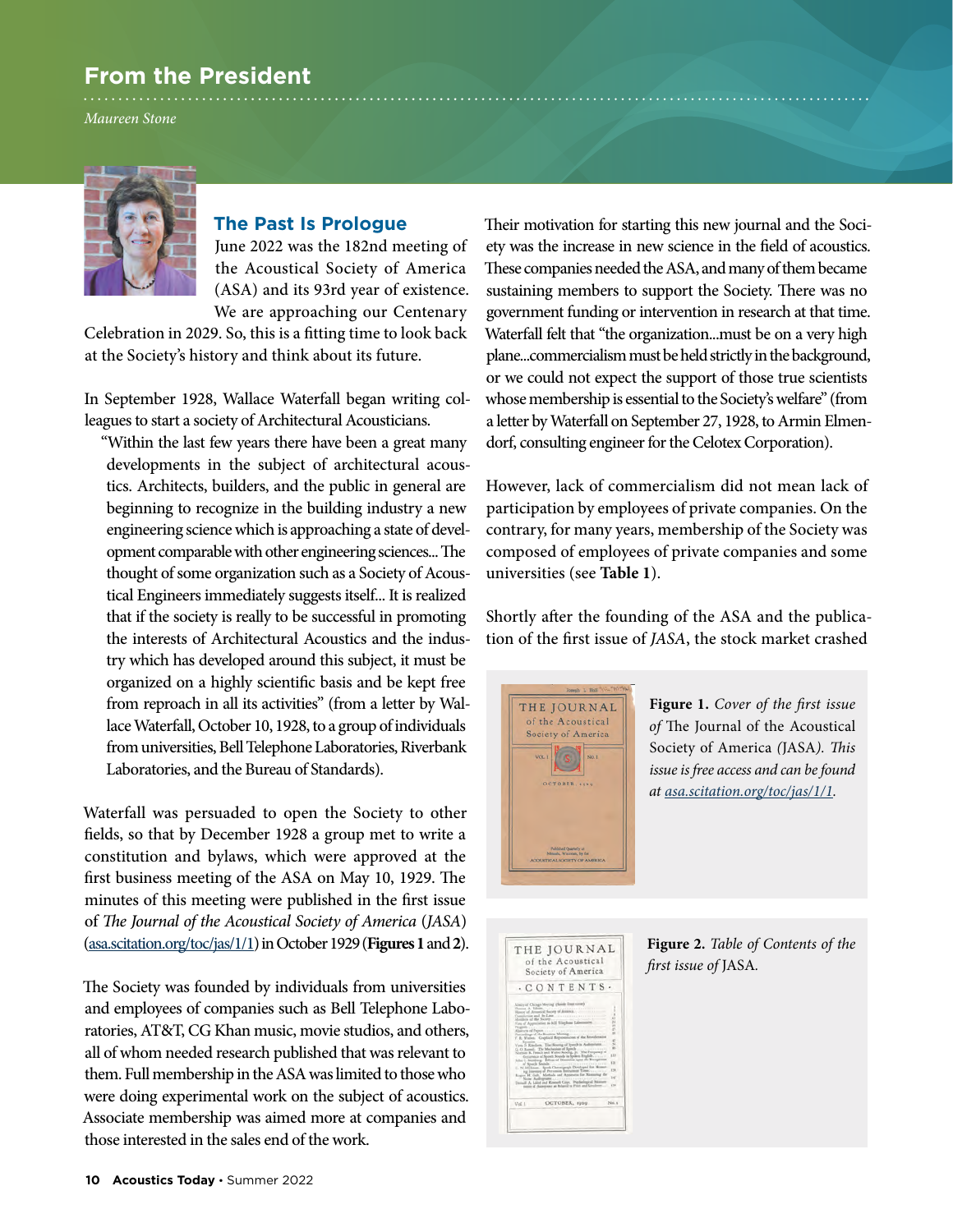|  |  |  | Table 1. Classification of members of the Acoustical Society of America in 1932 and 2022 |  |  |
|--|--|--|------------------------------------------------------------------------------------------|--|--|
|--|--|--|------------------------------------------------------------------------------------------|--|--|

| <b>Employer Type 1932</b>                                                           |     | <b>Employer Type 2022</b>     |     |
|-------------------------------------------------------------------------------------|-----|-------------------------------|-----|
| Colleges                                                                            | 16% | College/university            | 31% |
| Industrial laboratories (e.g., Bell Telephone, GE)                                  | 20% | Industry                      | 12% |
| Acoustical material companies                                                       | 23% | Consultant/self-employed      | 15% |
| Music and musical instruments                                                       | 4%  | Contractor                    | 2%  |
| Phonographs and talking picture field (RCA,<br>Western Electric, Hollywood studios) | 17% | Nonprofit                     | 2%  |
| Radio                                                                               | 6%  | Government /government funded | 7%  |
| Miscellaneous                                                                       | 15% | Student                       | 13% |
|                                                                                     |     | Retired                       | 6%  |
|                                                                                     |     | Other                         | 1%  |
|                                                                                     |     | None indicated                | 10% |

on October 10, 1929. Fortunately, Celetex and other companies had given money for the journal just before the crash, which kept the Society out of debt. Two years later, in 1931, the ASA and four other societies began to purchase publishing services as a group that became the American Institute of Physics.

During and after World War II (WWII), vast amounts of new acoustical science topics were developing. At the end of WWII, Wallace Waterfall, who was already working for the US government on WWII assignments, was assigned by the National Defense Research Committee to publish results of that research and discoveries made in the field of sound during the war. Because of all the new information, the Journal went from quarterly and very thin to bimonthly and then to monthly to accommodate this growth.

For more information about the history of the ASA, look at the 25th anniversary program (see [tinyurl.com/2p98xd4a\)](http://tinyurl.com/2p98xd4a), the 75th anniversary program (see [tinyurl.com/2p9euktx](http://tinyurl.com/2p9euktx)), and the many oral histories collected by and about prominent ASA members (see [asahistory.org/oral-histories\)](http://asahistory.org/oral-histories).

#### **Looking Toward the Future of the ASA**

Times have changed. The majority of our scientific research presentations are funded federally or by other funding agencies. The practical aspects and commercial applications of acoustics are seen more in the exhibitions. But we are again moving toward a greater participation by commercial organizations (see **Table 1**). The uses and

applications of acoustics are practical and many are commercial. We have several strategic plan task forces whose specific aim is to expand the Society's focus more toward practitioners and industry. I now discuss Task Force A and Task Force B and thank Adam Maxwell, chair of Task Force A, and Derek Knight, chair of Task Force B, for their input.

### **Task Force B: Better Engagement of Practitioners and Industry**

Task Force B arose because of the 2019 Strategic Plan Retreat that concluded that practitioners and members from industry are a much higher proportion of the ASA membership than is reflected in the ASA leadership, both historically and today. Task Force B has been working to create programs and deliver experiences for industry and practitioner members that will increase participation, recognition, and leadership of members of these groups. The ASA members from these groups already give scientific presentations on acoustics. Greater involvement could include thematic special sessions reflecting the interests of industry, the increase in the membership of those in private practice and industry, the creation of mechanisms for recruitment of students to private companies, and the increase in corporate visibility through sponsorship.

One of Task Force B's endeavors, sponsored by Tony Hoover and former president Diane Kewley-Port, was to change the review process for electing ASA Fellows to include credentials beyond publications and grant credentials to better represent practitioners among ASA